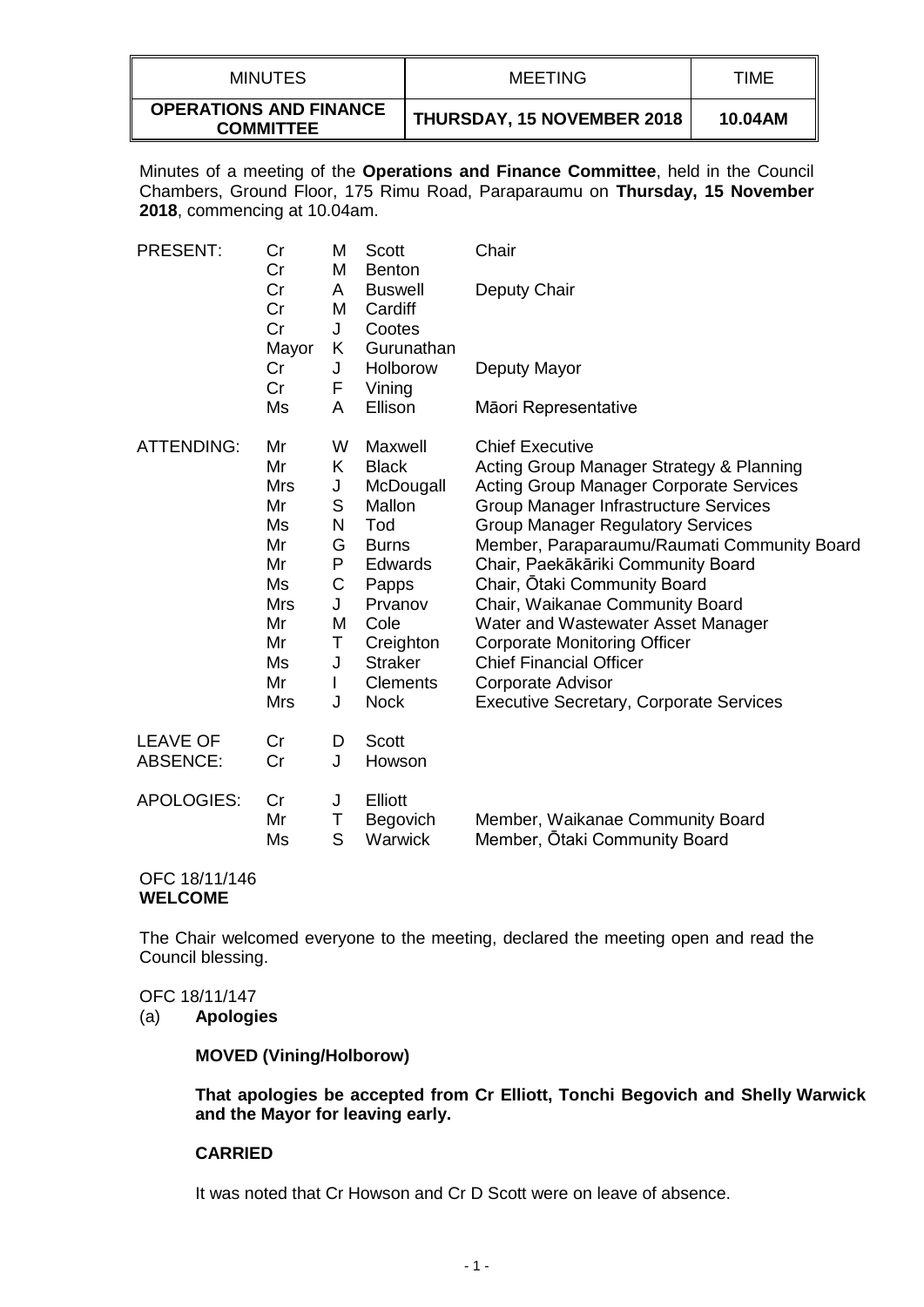| <b>MINUTES</b>                                    | MEETING                           | TIME    |
|---------------------------------------------------|-----------------------------------|---------|
| <b>OPERATIONS AND FINANCE</b><br><b>COMMITTEE</b> | <b>THURSDAY, 15 NOVEMBER 2018</b> | 10.04AM |

## (b) **Declarations of Interest Relating to agenda items.**

There were no declarations of interest relating to agenda items.

OFC 18/11/148 **PUBLIC SPEAKING TIME – for items relating to the agenda** There were no public speakers.

## OFC 18/11/149 **MEMBERS' BUSINESS**

- (a) Public Speaking Time Responses. No responses required.
- (b) Leave of Absence There was no leave of absence.
- (c) Matters of an Urgent Nature. There were no matters of an urgent nature.

*Cr Benton joined the meeting at 10.06am.*

## OFC 18/11/150 **PRESENTATION: Drinking Water Safety**

Martyn Cole, Water and Wastewater Asset Manager gave a presentation covering:

- water activity;
- source protection;
- treatment barriers and processes;
- water professional services panel;
- drinking water safety and resilience programme; and
- preventative risk management work programme;

Members' questions were responded to.

Members suggested the recent upgrade at the Paekākāriki water treatment plant and the planned upgrades at Ōtaki and Te Horo be published to enable the community to be aware of what is being done to provide safer drinking water to the District.

### OFC 18/11/151 **ACTIVITY REPORT: 1 JULY TO 30 SEPTEMBER 2018 (SP-18-669)**

Terry Creighton, Corporate Monitoring Officer spoke to the report and gave a presentation showing a brief summary of the first quarter of the 2018/2019 financial year activity report.

Group Managers and officers spoke to their activities and key results and responded to members' questions.

In response to questions about the 2018 Kāpiti Arts Trail, it was advised that a report would be brought back to a future Council meeting.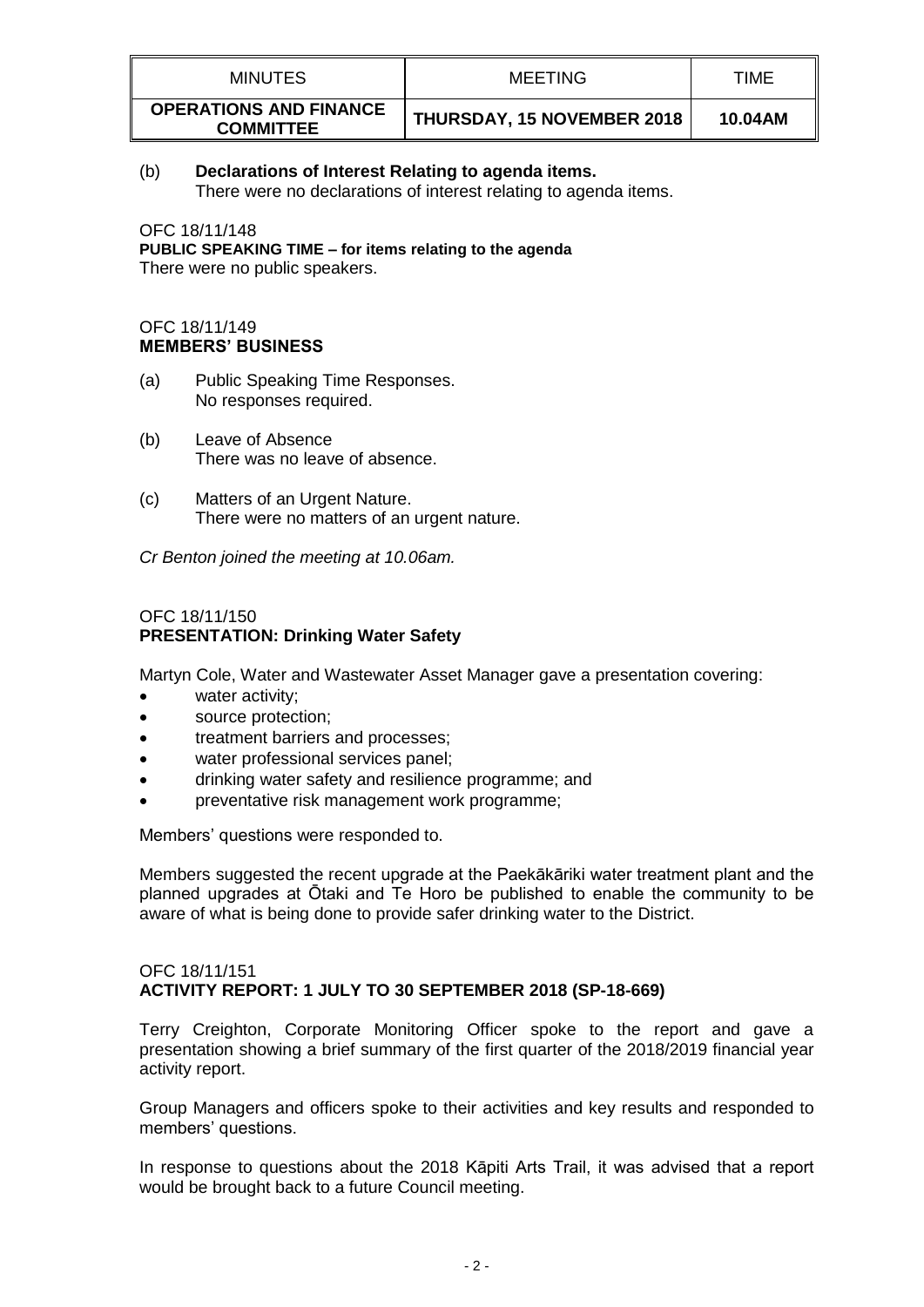| MINUTES                                           | MEETING                           | <b>TIME</b> |
|---------------------------------------------------|-----------------------------------|-------------|
| <b>OPERATIONS AND FINANCE</b><br><b>COMMITTEE</b> | <b>THURSDAY, 15 NOVEMBER 2018</b> | 10.04AM     |

Members acknowledged the strong patronage at the pools across the District.

The Chair advised the Council's commitment to refurbishing and renewing vacant older persons housing where needed and to move people into them as soon as possible.

It was advised that further discussions would be held to enable options to be considered around the relocation and essential upgrades of the Waikanae Library. The Chair clarified that the Waikanae Library replacement was taken off the priority list during the Long Term Plan process and unless a major project was moved a new library would not be built before year 10/11.

*Cr Benton left the meeting at 11.03am and returned at 11.06am.*

The Chair acknowledged Kevin Black, Acting Group Manager Strategy and Planning and his staff for their excellent work on the Economic Development Strategy. This was reinforced by other councillors.

Members commented they would welcome a review of the i-Site Centre and it was confirmed that details would be brought back to Council next calendar year.

The Chair acknowledged the good progress made and an excellent result following an audit by the Ministry of Primary Industries to assess the provision of regulatory services under the Food Act 2014 and congratulated staff.

*Cr Benton left the meeting at 11.23am and returned at 11.28am.*

*Cr Holborow left the meeting at 11.40am and returned at 11.40am.*

*Cr Benton left the meeting at 11.40am.*

*The Mayor left the meeting at 11.41am.*

## **MOVED (Buswell/Cardiff)**

**That the Operations and Finance Committee notes the status of the projects in the Summary List of Projects (Appendix A) and the performance results for the first quarter of 2018/2019 contained in the Activity Reports attached as Appendix B to this Report SP-18-669.**

## **CARRIED**

*The meeting adjourned at 11.50am and reconvened at 12.04pm.*

## OFC 18/11/152 **FINANCIAL REPORT TO 30 SEPTEMBER 2018 (Corp-18-648)**

The report was taken as read and Jacinta Straker, Chief Financial Officer highlighted key points and responded to members' questions.

It was advised that details around the Council's insurance programme would be included in a future Audit and Risk Committee meeting and an overview would be brought back to this Committee.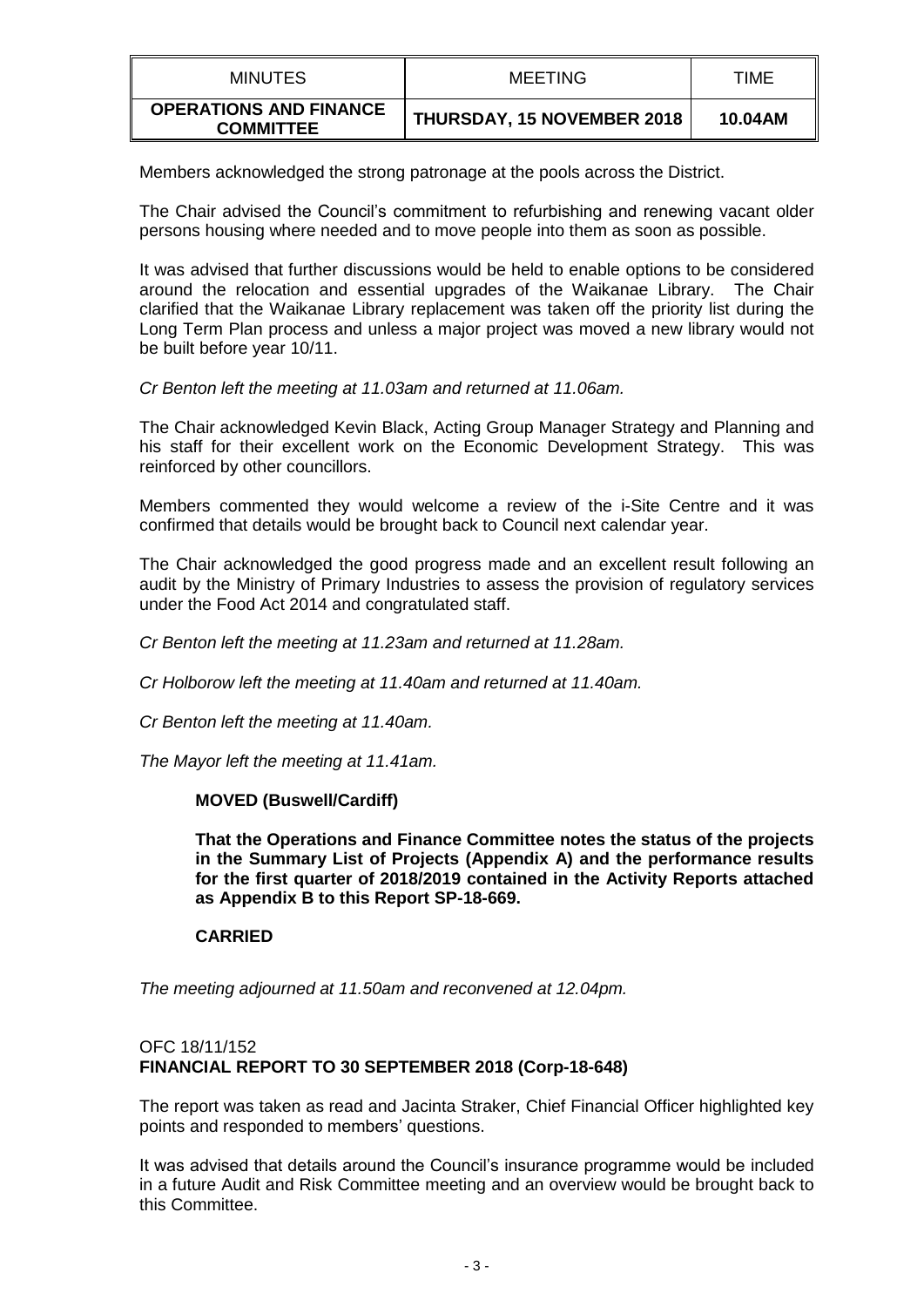| MINUTES                                           | <b>MEETING</b>                    | TIME    |
|---------------------------------------------------|-----------------------------------|---------|
| <b>OPERATIONS AND FINANCE</b><br><b>COMMITTEE</b> | <b>THURSDAY, 15 NOVEMBER 2018</b> | 10.04AM |

### **MOVED (Buswell/Holborow)**

**That the Operations and Finance Committee notes the actual financial performance and position of the Council for the year ended 30 September 2018 as contained in this report (Corp-18-648).**

### **CARRIED**

### OFC 18/11/153

## **CONFIRMATION OF THE COUNCIL'S VOTE AT THE LOCAL GOVERNMENT FUNDING AGENCY'S 2018 ANNUAL GENERAL MEETING (Corp-18-650)**

Jacinta Straker, Chief Financial Officer spoke to the report and responded to members' questions.

### **MOVED (M Scott/Vining)**

**That the Operations and Finance Committee:**

- **i. receives the report, including the proposed changes to the Local Government Funding Agency Foundation Policy, attached as Appendix 2 and 3 to the report; and**
- **ii. recommends that the Operations and Finance Committee:**
- **a) authorises Jacinta Straker (Chief Financial Officer) and/or Anelise Horn (Financial Accounting Manager) to vote on behalf of the Council, at the Local Government Funding Agency's 2018 Annual General Meeting to be held on 21 November 2018, in accordance with the Council's votes on recommendations (aa) to (ee) inclusive, noting Committee recommendations in bold;**

**or, if Council officers are unable to attend the Annual General Meeting:** 

- **b) authorises Mark Butcher (Chief Executive Officer, LGFA) as the Council's proxy to vote on behalf of the Council, at the Local Government Funding Agency's 2018 Annual General Meeting to be held on 21 November 2018, in accordance with the Council's votes on recommendations (aa) to (ee) inclusive, noting Committee recommendations in bold:** 
	- **(aa) re-elect John Avery as an independent director of the LGFA - (For/Against); and**
	- **(bb) re-elect Michael Timmer as non-independent director of the LGFA - (For/Against); and**
	- **(cc) re-elect Hamilton City Council as a Nominating Local Authority - (For/Against); and**
	- **(dd) re-elect Tauranga City Council as a Nominating Local Authority - (For/Against); and**
	- **(ee) approve, the amendments to the Foundation Policy of the LGFA - (For/Against).**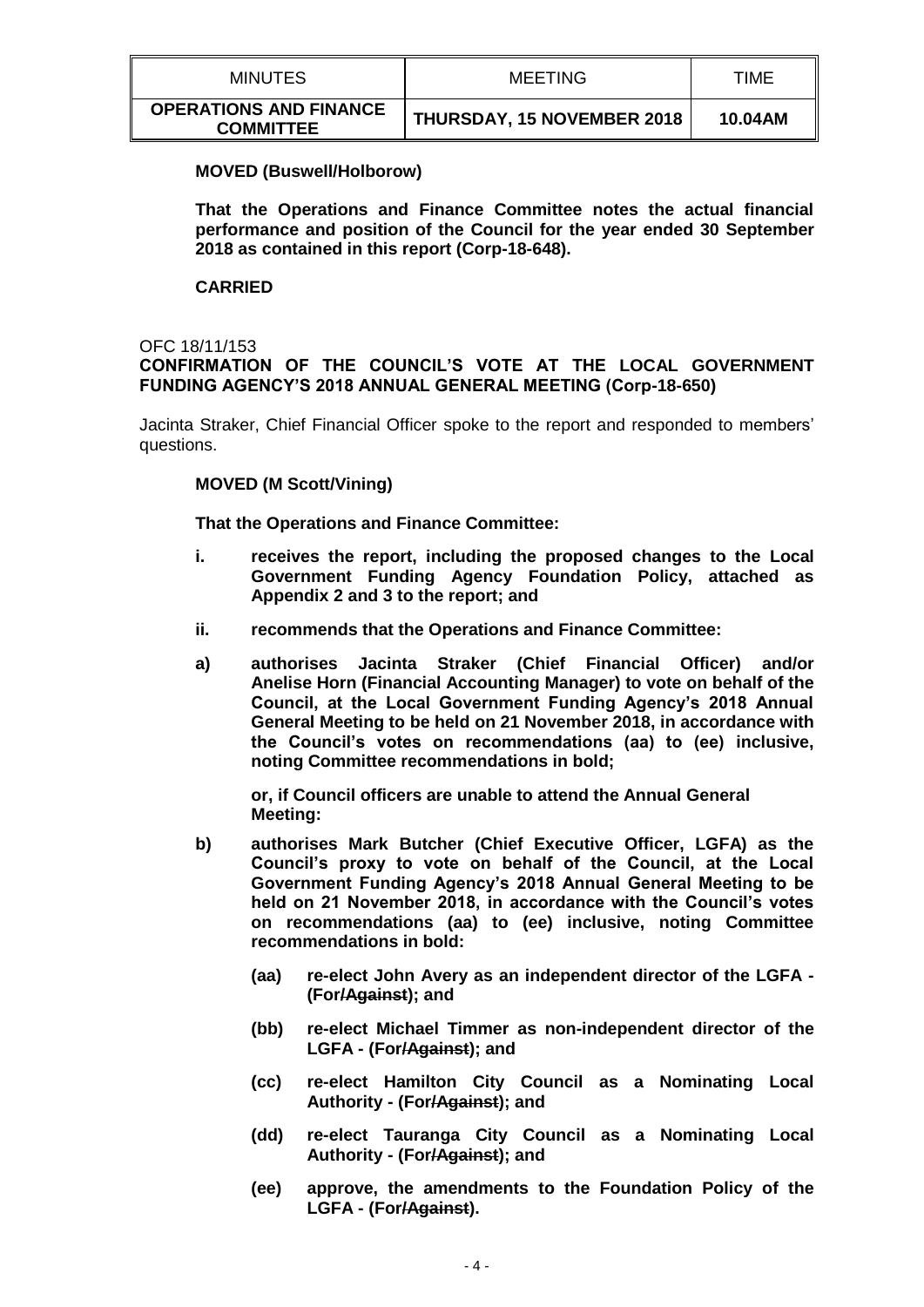| MINUTES                                           | <b>MEETING</b>                    | TIME    |
|---------------------------------------------------|-----------------------------------|---------|
| <b>OPERATIONS AND FINANCE</b><br><b>COMMITTEE</b> | <b>THURSDAY, 15 NOVEMBER 2018</b> | 10.04AM |

**iii. authorises officers to raise the matter of refreshing the composition of the Shareholders' Council with the Local Government Funding Agency and the Shareholders' Council.**

### **CARRIED**

## OFC 18/11/154 **CONTRACTS UNDER DELEGATED AUTHORITY (Corp-18-649)**

The report was taken as read.

### **MOVED (Holborow/Cardiff)**

**That the Operations and Finance Committee notes there were three contracts accepted under delegated authority over \$250,000 for the period 1 July to 30 September 2018.**

### **CARRIED**

### OFC 18/11/155 **CONFIRMATION OF MINUTES: 4 October 2018**

### **MOVED (Holborow/Buswell)**

**That the minutes of the Operations and Finance Committee meeting held on 4 October 2018 be adopted as a true and correct record.**

### **CARRIED**

OFC 18/11/156 **PUBLIC SPEAKING TIME: for items not on the agenda.** There were no public speakers.

The Chair thanked Group Managers and staff for their contribution to members' questions.

## OFC 18/11/157 **PUBLIC EXCLUDED RESOLUTION**

### **MOVED (Cardiff/Holborow)**

**That the Operations and Finance Committee move into a Public Excluded meeting:**

# **PUBLIC EXCLUDED RESOLUTION**

**That, pursuant to Section 48 of the Local Government Official Information and Meetings Act 1987, the public (with the exception of Community Board representatives) now be excluded from the meeting for the reasons given below, while the following matters are considered:**